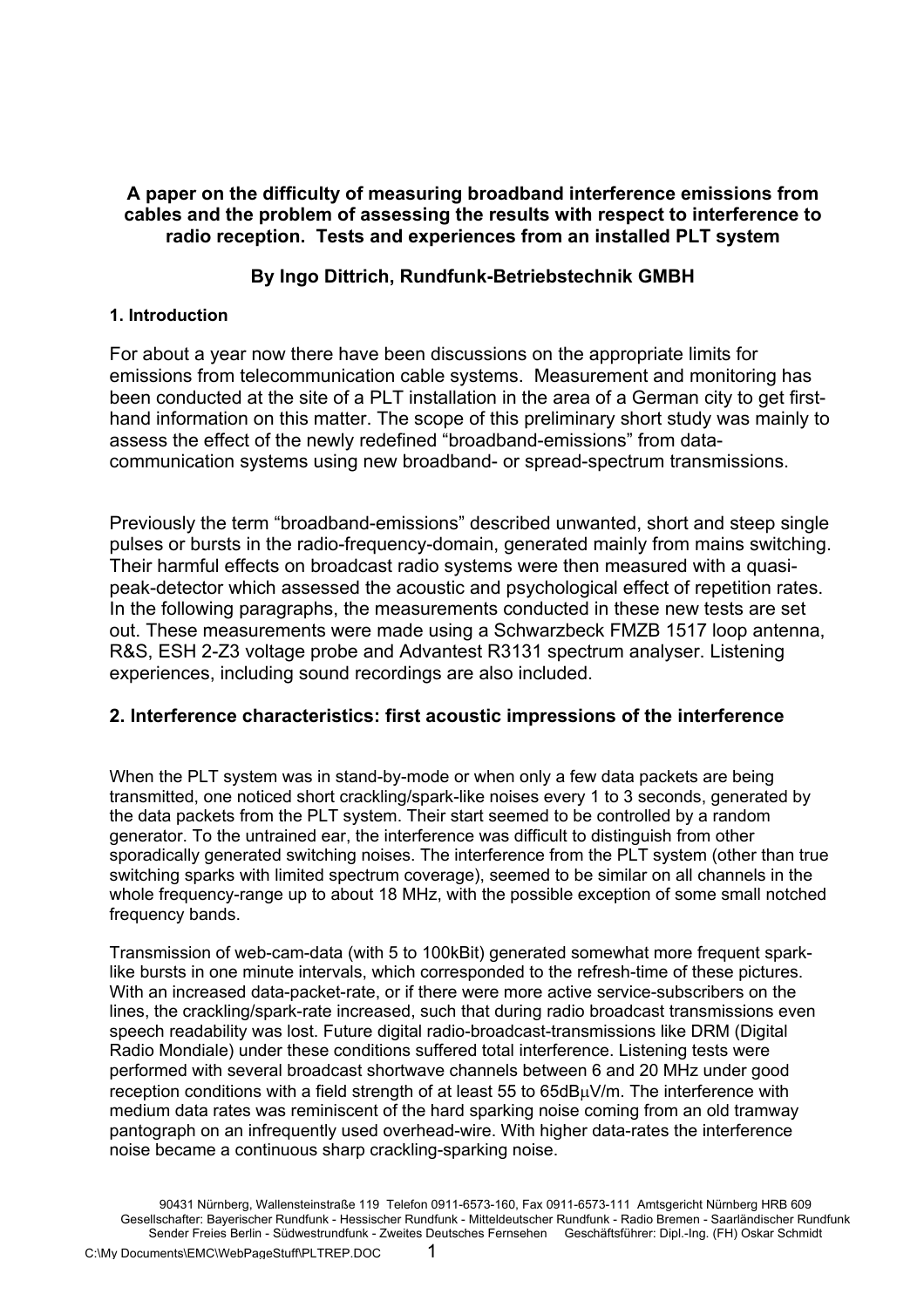On driving through several streets of a built-up area in the evening, quasi- continuous noise could be heard at a distance of 10 –30 m around electric distribution cabinets along the streets, in empty as well as in occupied broadcast-channels, all over the above noted frequency range. In addition, on some channels between 1 and 18 MHz, there was a continuous grained rustling noise, similar to qpsk-data. As the area under review included some military sites, it could not be discounted that some signals came from there.

### **3. Magnetic Field-measurements with various weightings**

Measurements were performed with a magnetic loop 1m above ground on the street, at least 10m from an electric distribution cabinet. Other measurements were performed in the middle of a room, at least 3m from the PLT modem. The position of the mains lines in the wall could not be determined. The radiated PLT interference fields measured within the room or on the street had about the same characteristics with respect to their frequency coverage and their directivity. Turning the loop-antenna over a wide range of angles brought only small amplitude variations, other than with radio-reception, where a discrete minimum was detectable. Without better knowledge of the working principles a distinction between data-up- or download was not possible.

### **3.1 Measurements with PLT-stand-by and various weightings**

*Figure1: PLT: Stand-by, only occasional data-transmission; spec-analyser: sampling-mode. Indication with statistic averaging over 10 sec.* 

The diagram from 1 to 20 MHz shows after statistic averaging only constantly present carriers like radio signals or possibly continuous PLT signals around some carriers. Spasmodic single events like switching or single, short PLT-data-bursts are not represented. The stronger carriers appear at about 65  $dB(\mu V/m)$ .







Fig 2: PLT system obvious stand-by; Spec-analyser: Peak detect max-hold 10 sec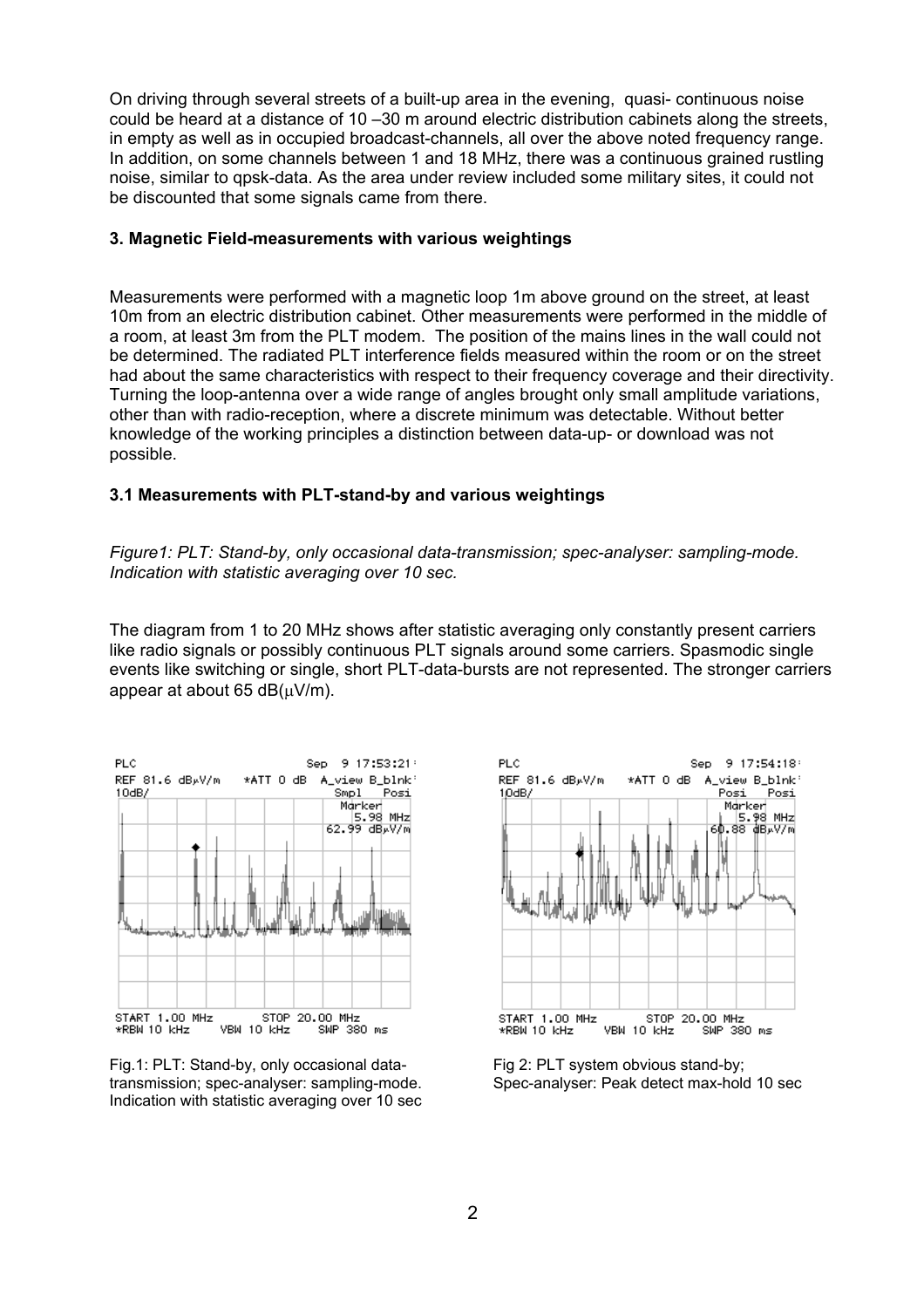

Fig3: Stand-by, peak detect, max-hold 1 min

*Figure 2: The PLT system is obviously in stand-by mode; Spec-analyser: Peak detect maxhold 10 s; some more lines with peak values of 75 dB*µ*V/m.*

*Figure 3: Stand-by, peak detect, max-hold 1 min; similar to fig. 2, no big differences.* 

**Conclusion. In the stand-by mode or with low data packet rates harmful interference may present over the whole spectrum, but it is obviously not possible to capture or present these emissions with standard spectrum analyser settings.** 

#### **3.2 Denser data packet transmissions**

With denser data traffic, the effect of the interference becomes visible on the spectrum analyser. With peak hold mode, the width of spectrum covered seems to increase with data rate.



Fig 4: Peak hold 1 min, Dense data traffic, probably more subscribers are on line



Fig 5: Peak detect Dense data traffic, probably more subscribers are on line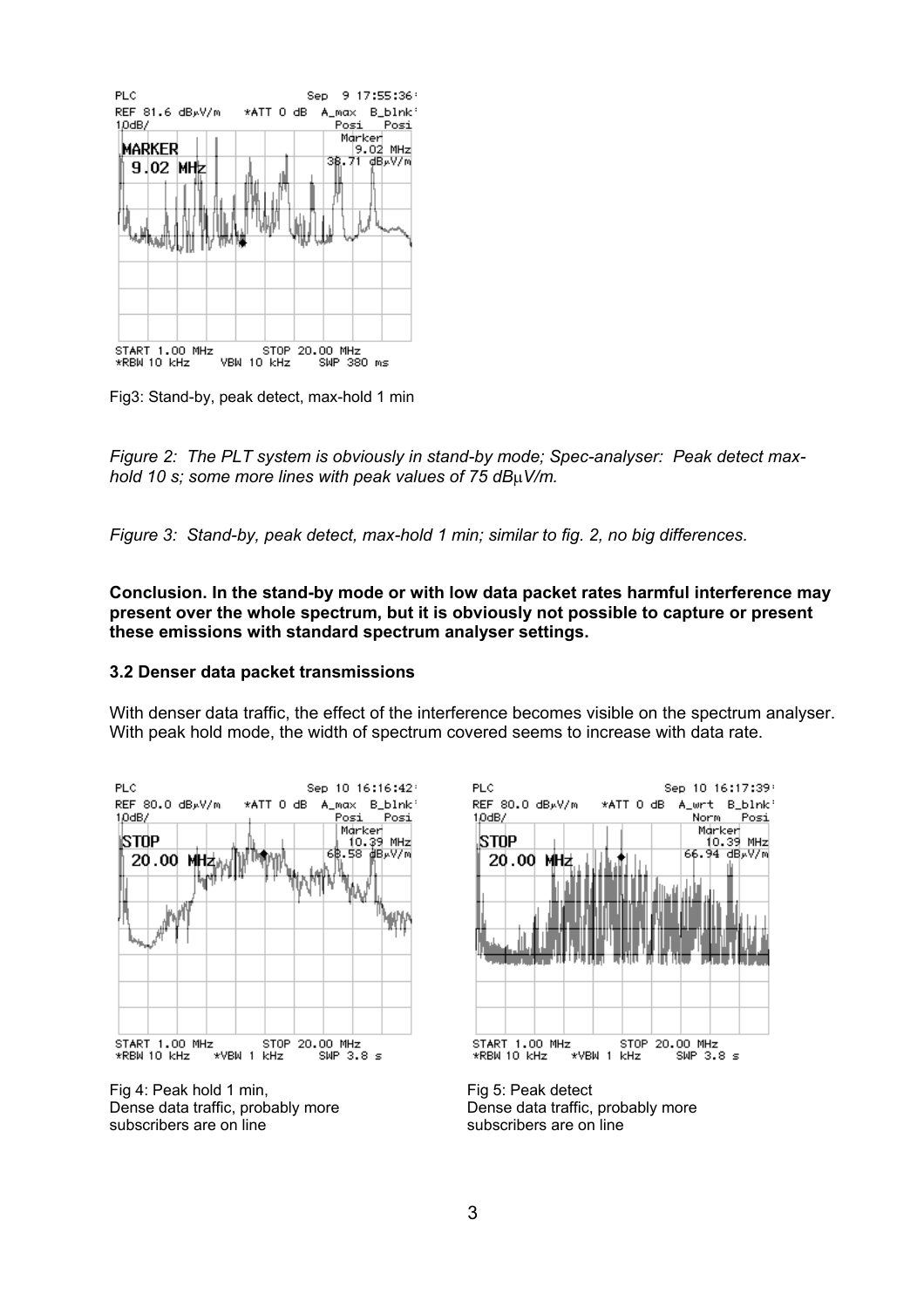*Figure 4: Peak hold 1 min, with dense data traffic; probably more subscribers are on line: large parts of the measured spectrum field strength are over 60dB*µ*V/m.* 

*Figure 5: Peak detect, shows already after one 3.8 sec sweep that the whole spectrum up to 18 MHz is affected.* 

#### **4. The PLT signal in the quasi-receiving channel**

The following figures are taken in a building with a magnetic loop and spectrum analyser with zero-span-mode, that means it remained on one centre frequency (e.g. a radio-channel at 6005kHz) and with a resolution bandwidth of 9 or 10 kHz it worked as quasi-receiver.



Fig 6: Spec-analyser Zero-Span, at 6005 kHz, sweep over 10 seconds, radiobroadcastmodulation, superimposed by PLT data transfer wanted signal level approx 50 dBuV/m



Fig 7: Zero-Span at 6005 kHz sweep over 20 s, QP –mode, radiobroadcastmodulation, superimposed by PLT data transfer, wanted signal level approx. 50 dBuV/m

*Figure 6: Spec-analyser zero-span at 6005 kHz, and sweep over 10 seconds of radiobroadcastmodulation, superimposed with PLT-data-transfer. The vertical axis represents the actual received field strength. The mean value was about 50 dB*µ*V/m, the field strength for minimum radio coverage, according to ITU-R is 40dB*µ*V/m, and thus is well exceeded. The horizontal axis gives the signal-strength over a 10 second period. The broken lines in the figure show some of the audible PLT interference noises, heard during reception. There are some shorter bursts to the left, two of about 1,0 and 1,6 sec to the right.* 

*Fig 7: Shows zero-Span, at 6005 kHz, sweep over 20 seconds, with simulated QP-mode as understood from classic EMC-measurements. The line represents radio broadcast modulation, superimposed with PLT-data-transfer. The wanted signal level is approximately 50 dB*µ*V/m. In this case it seemed as if the QP-method, used over the whole band of unwanted emissions, was the appropriate method, which allows comparison to field strength values of the radio system.*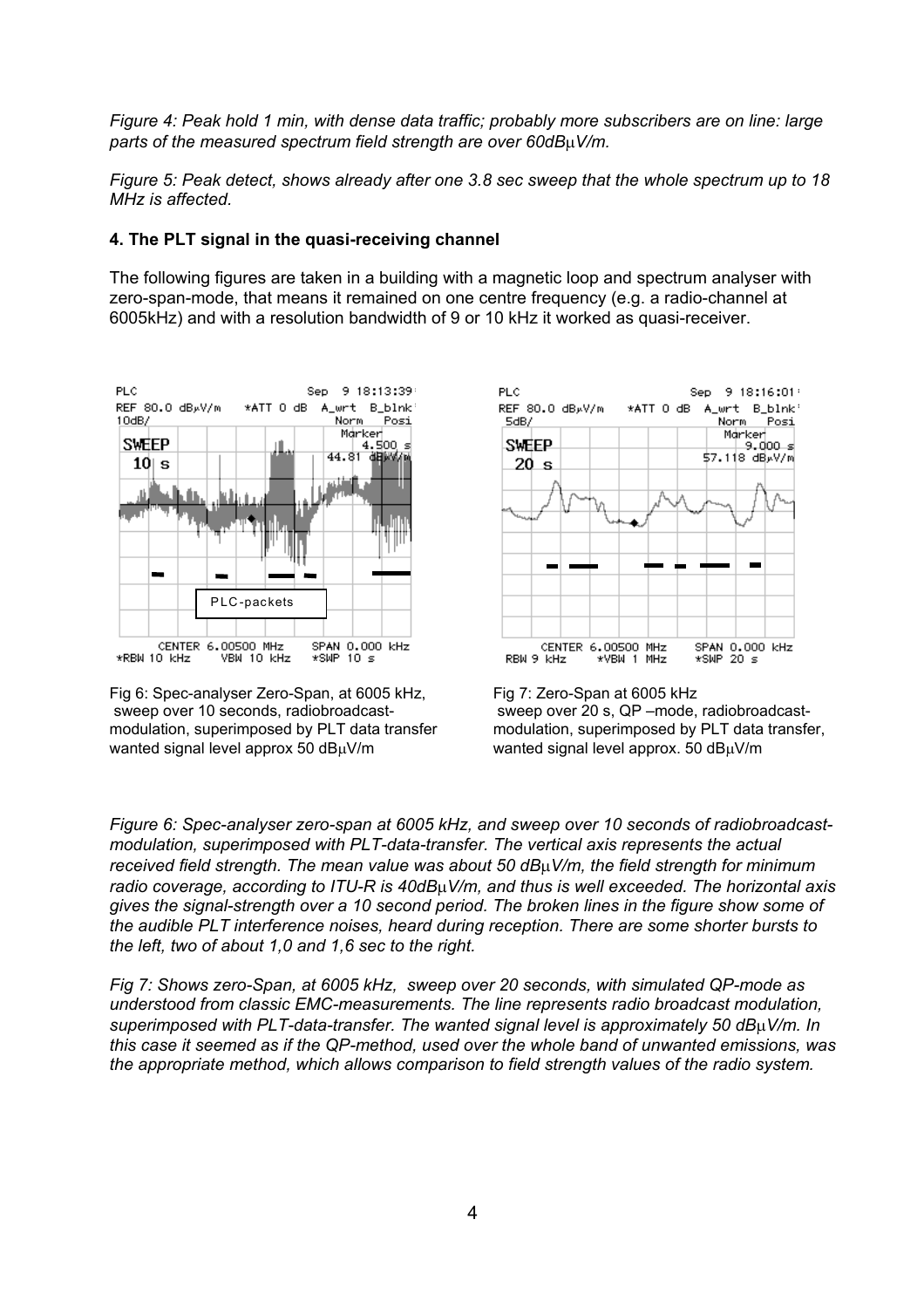Measurements with other parameters and reception frequencies are given below. For easy comparison, the four diagrams are set out on one page:



Fig 8 PLT pulses at 7 MHz reception channel, empty channel, but PLT packets audible The 28dBuV/m pulse base line is the noise floor of measuring system - not the environmental radio noise.



Fig 10: reception at 9565 kHz radio-modulation with PLT interference superimposed, mean wanted signal level 57  $dB<sub>\mu</sub>V/m$ 



Fig 9: reception at 5945 kHz modulation and interfering packets, (dashed lines below) mean wanted signal level 48 dBµV/m



Fig. 11 Reception at 9430 kHz radio-modulation with PLT interference superimposed on mean wanted signal level 60 dBµV/m

*Fig 8: Reception of audible PLT packet pulses in an empty channel, i.e. without wanted signal, at 7.004 MHz. The data pulse train can be seen in the diagram. The electrical environmental noise is far below the measuring system sensitivity limit (noise floor) of about 28 dB*µ*V/m - at the base-line of the pulses* 

*In figure 9 pulses appear within a modulation pause, as indicated by a broken line.*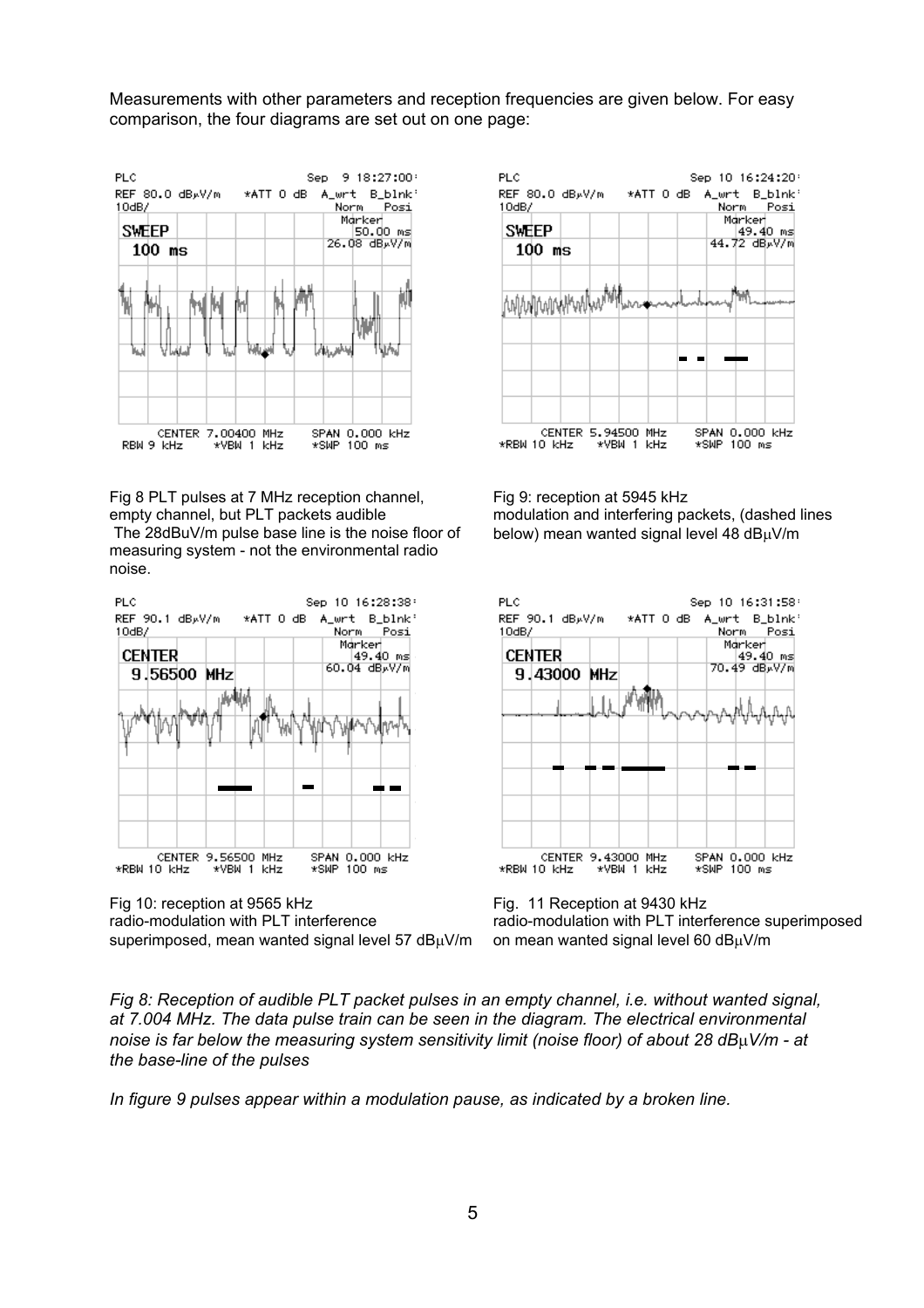*Figure 10 shows the appearance of PLT-pulse-packets during modulation at 9565 kHz* 

*Figure 11 shows packets at the end of a modulation-pause and during the beginning of a broadcast tuning signal (musical tones).* 

### **5. Interference-voltage measurements**

Because of lack of time, only two interference voltage measurements could be performed on a mains socket. (Asymmetric voltage, voltage probe R&S, ESH2-Z3). Therefore it was not possible to get information about the details of the mains cabling in that house. By listening to the radio it was found that only low data-rates (stand-by) of the PLT occurred during these measurements.





Fig 12:Mains-interference-voltage with voltage-probe (add +30 dB to reading), low PLT data-rate, Phase

Fig 13: Mains-interference-voltage with voltage-probe (add +30 dB to reading), neutral

*Figures 12 and 13 represent the asymmetric voltage of Phase and neutral conductors to the best available ground. Comparisons between figures 12 and 13 with similar data-rate conditions should only be done with reservation, as the analyser settings were not fully comparable. Additional information: the signal strength of radio DLR Berlin at 6005kHz at that point was 55 dB*µ*V.* 

#### **6. Sound-samples of the interference**

Sound-samples were taken with a Sony ICF-SW 100 receiver, a rod antenna for frequencies above 1,6 MHz and recorded with MD-Recorder. For easier data transfer through mail they were compressed as MP3-data. Some notes are included in the Appendix below. As these samples were taken in the street, far-field conditions are valid and the recorded magnetic field strength values can be used. Because of lack of time for preparation, some slight interference from the MD-recorder located near the receiver entered into the recordings.

### **7. Results and conclusions**

As already reported elsewhere, it is difficult or almost impossible to capture and present the emissions from new broadband-communication systems using spread-spectrum-technologies at low or unknown data-rates (stand-by) by simple use of a spectrum analyser. Nevertheless even at these very low data rates, the harmful effect of these emissions on radio systems all over the spectrum used for radio communication is at once evident, as soon as emissions exceed the conventional limits. Measurement and assessment is therefore only possible with conventional measuring receivers tuned sequentially over the whole spectrum in use.